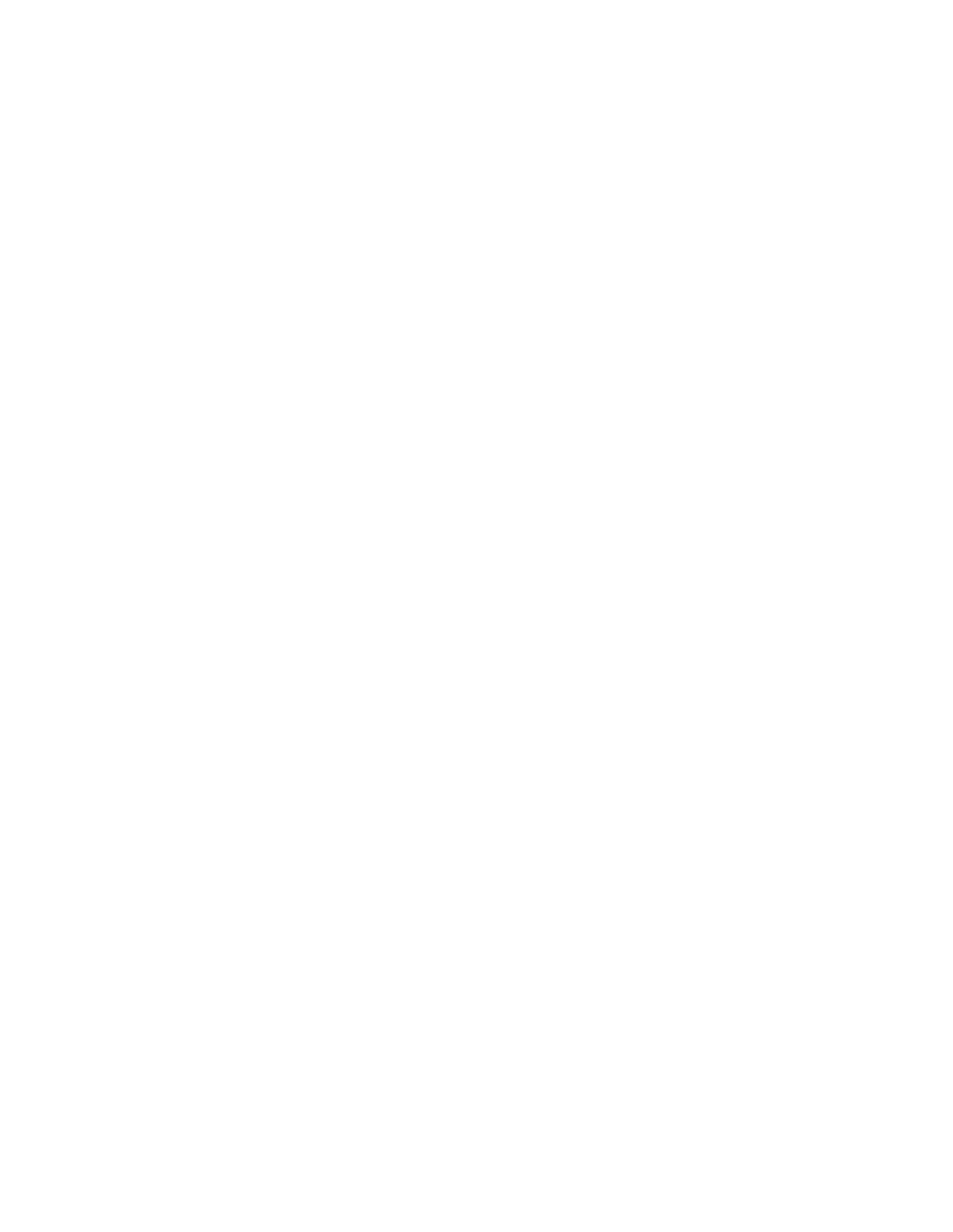#### **FOREWORD**

<span id="page-2-0"></span>On May 9, 2019, by the *Order Referring to the Canadian International Trade Tribunal, for Inquiry into and Reporting on, the Matter of the Exclusion of Certain Steel Goods from the Order Imposing a Surtax on the Importation of Certain Steel Goods*, the Canadian International Trade Tribunal was directed by Her Excellency the Governor in Council, on the recommendation of the Minister of Finance, to conduct periodic inquiries regarding exclusion requests concerning certain heavy plate and stainless steel wire which are subject to safeguard measures enacted in *the Order Imposing a Surtax on the Importation of Certain Steel Goods*.

The present report of the Tribunal is in respect of the fourth inquiry conducted in response to the *Order Referring to the Canadian International Trade Tribunal, for Inquiry into and Reporting on, the Matter of the Exclusion of Certain Steel Goods from the Order Imposing a Surtax on the Importation of Certain Steel Goods*.

> Serge Fréchette Serge Fréchette Presiding Member

Randolph W. Heggart Frédéric Seppey Randolph W. Heggart Member

Frédéric Seppey Member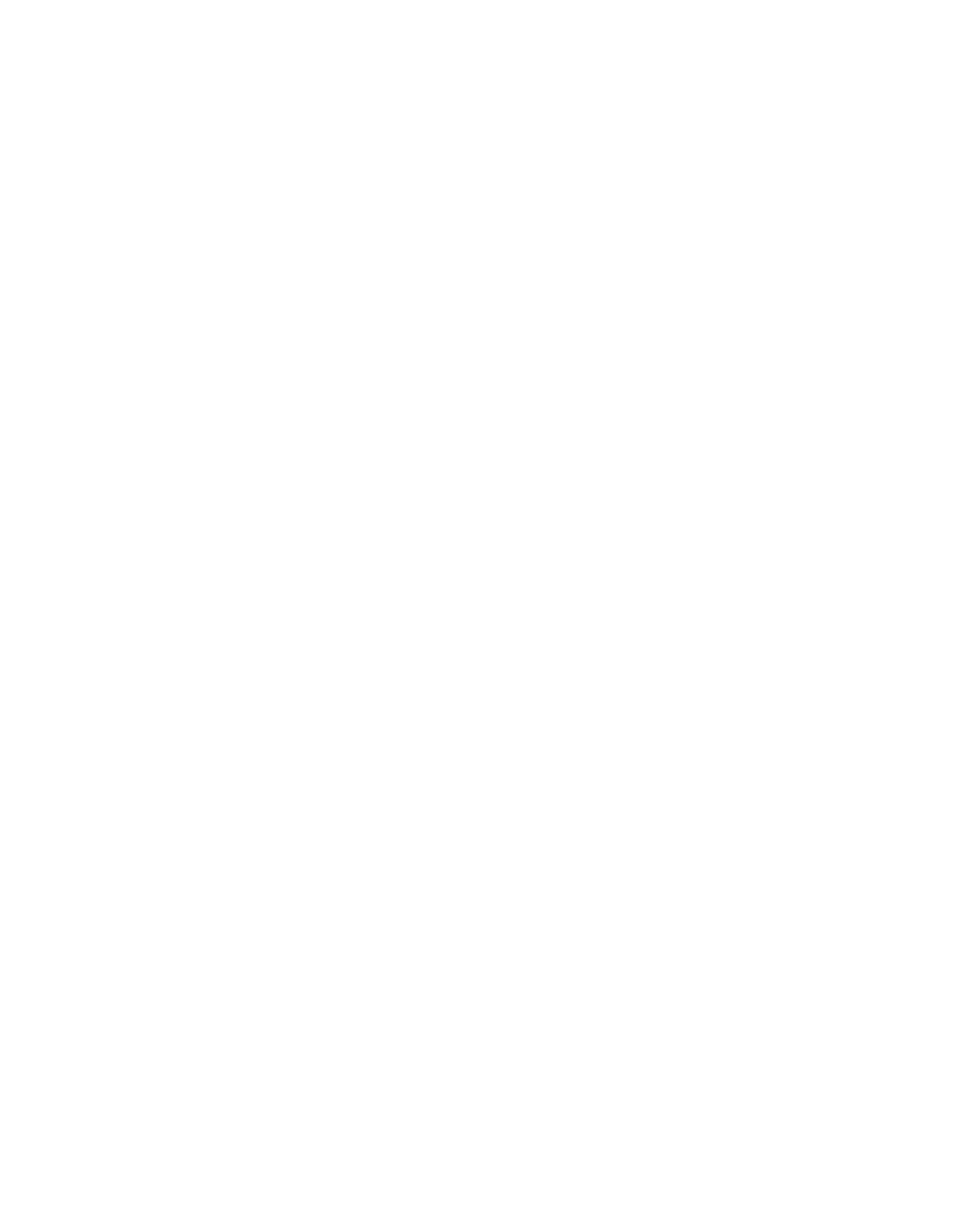#### **EXECUTIVE SUMMARY**

<span id="page-4-0"></span>On May 9, 2019, by the *Order Referring to the Canadian International Trade Tribunal, for Inquiry into and Reporting on, the Matter of the Exclusion of Certain Steel Goods from the Order Imposing a Surtax on the Importation of Certain Steel Goods*, the Canadian International Trade Tribunal was directed by Her Excellency the Governor in Council, on the recommendation of the Minister of Finance, to conduct periodic inquiries regarding exclusion requests concerning certain heavy plate and stainless steel wire which are subject to safeguard measures enacted in the *Order Imposing a Surtax on the Importation of Certain Steel Goods*. This was the Tribunal's fourth and final inquiry conducted in response to the *Order Referring to the Canadian International Trade Tribunal, for Inquiry into and Reporting on, the Matter of the Exclusion of Certain Steel Goods from the Order Imposing a Surtax on the Importation of Certain Steel Goods*.

The Tribunal was required to submit to the Governor in Council, within 60 days of the commencement of this inquiry, i.e. by July 9, 2021, a report including the Tribunal's determination, reasons and any recommendations in respect of exclusion requests made concerning the abovementioned steel goods.

The Tribunal received a request for exclusion from one company. The Tribunal recommends that the request be granted as follows:

Type 304L/316L/321L stainless steel knitting wire in outside diameters of 0.011 inch (0.279 mm) and 0.006 inch (0.152 mm) packaged on new spools compatible with custom and proprietary high-speed knitting machines.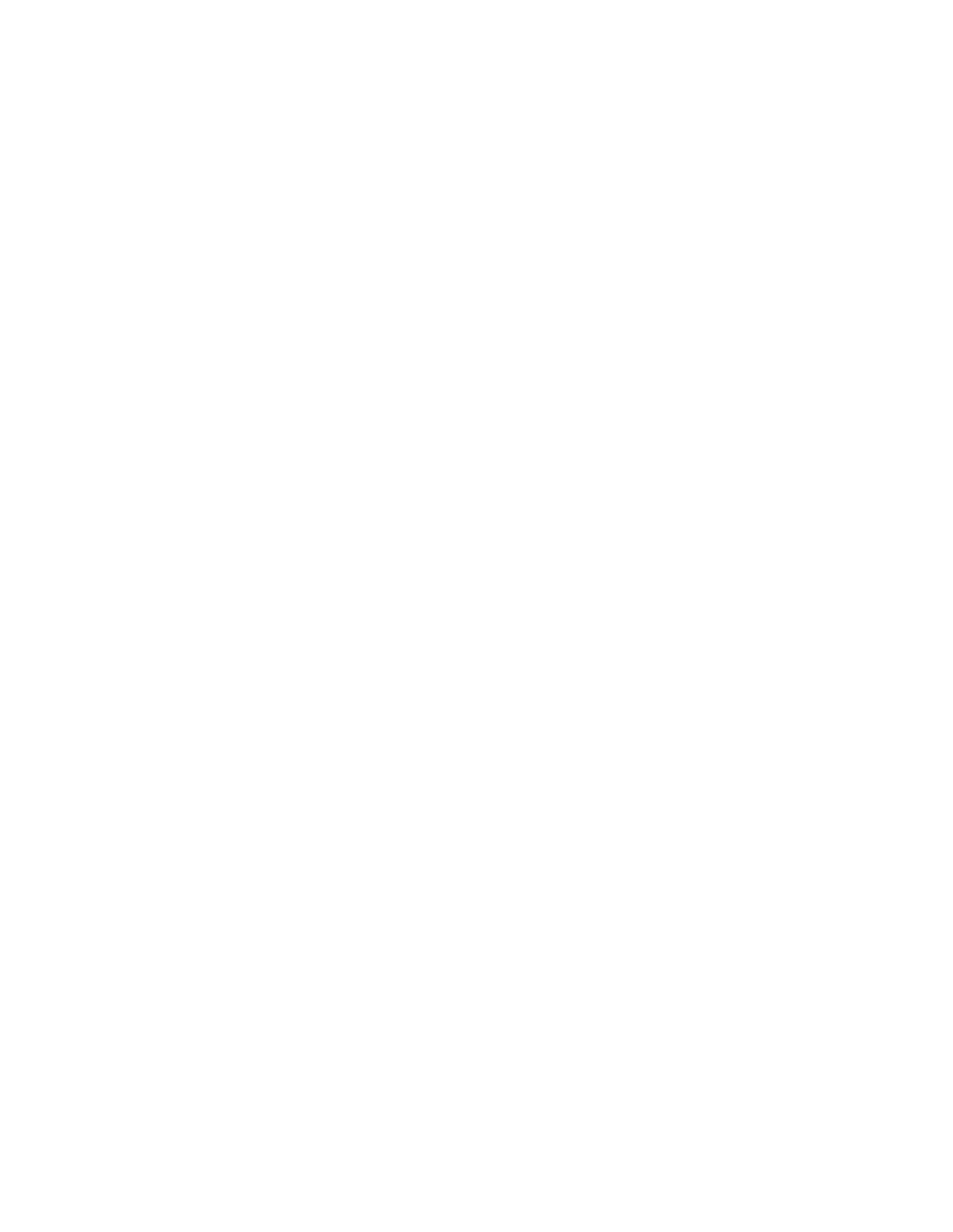## **TABLE OF CONTENTS**

| APPENDIX II ADMINISTRATIVE TRIBUNALS SUPPORT SERVICE OF CANADA |  |
|----------------------------------------------------------------|--|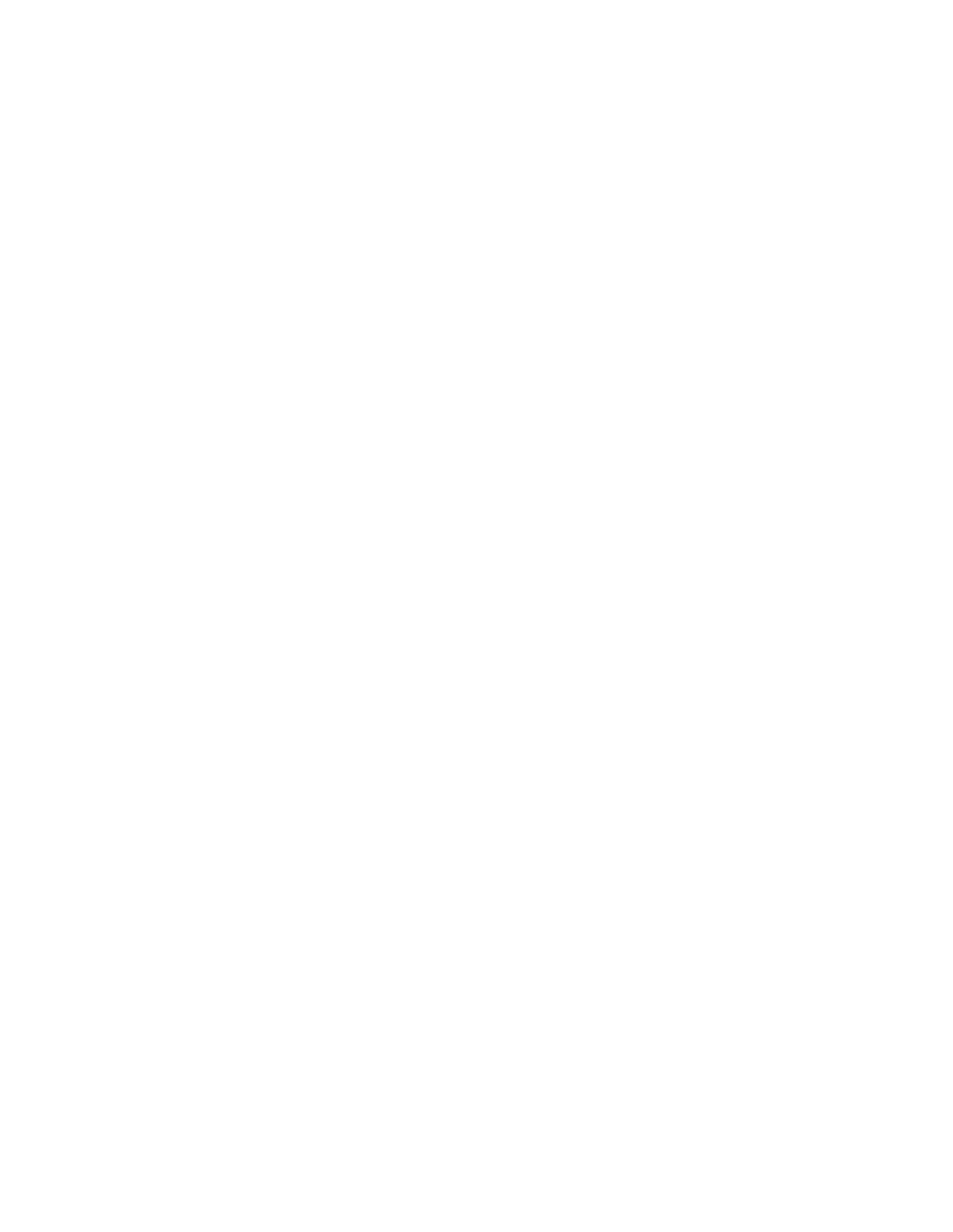#### **PART I**

#### **INTRODUCTION**

<span id="page-8-0"></span>[1] On October 10, 2018, the Governor in Council adopted the *Order Imposing a Surtax on the Importation of Certain Steel Goods*, 1 thereby imposing a temporary surtax on the importation of certain classes of steel products that were alleged to have been imported into Canada in increased quantities and to have caused or threatened to cause serious injury to domestic producers of like or directly competitive goods.

[2] On the same day, the Tribunal was directed by the *Order Referring to the Canadian International Trade Tribunal, for Inquiry into and Reporting on, the Matter of the Importation of Certain Steel Goods*, 2 to conduct a safeguard inquiry concerning the importation into Canada of certain steel goods subject to the *Surtax Order*. The classes of goods subject to the inquiry were: (1) heavy plate; (2) concrete reinforcing bar; (3) energy tubular products; (4) hot-rolled sheet; (5) pre-painted steel; (6) stainless steel wire; and (7) wire rod.

[3] On April 3, 2019, the Tribunal published its report in response to the *Safeguard Inquiry Order*. The Tribunal's determinations and recommendations were as follows:

- Heavy plate from the subject countries (other than goods originating in Korea, Panama, Peru, Colombia and Honduras) was being imported in such increased quantities and under such conditions as to be a principal cause of a threat of serious injury to the domestic industry. The Tribunal therefore recommended a remedy in the form of a tariff rate quota (TRQ) on imports of heavy plate from subject countries, other than goods originating in Korea, Panama, Peru, Colombia, Honduras, or countries whose goods are eligible for *General Preferential Tariff* (GPT) treatment.
- Stainless steel wire imported from the subject countries (other than goods originating in Korea, Panama, Peru, Colombia and Honduras) was being imported in such increased quantities and under such conditions as to be a principal cause of a threat of serious injury to the domestic industry. Therefore, the Tribunal recommended a remedy in the form of a TRQ on imports of stainless steel wire from subject countries, other than goods originating in Korea, Panama, Peru, Colombia, Honduras, or countries whose goods are eligible for GPT treatment.
- The Tribunal did not recommend remedies with respect to the other five classes of goods.

[4] On May 9, 2019, the Governor in Council, on the recommendation of the Minister of Finance, adopted the *Order Amending the Order Imposing a Surtax on the Importation of Certain Steel Goods (Final Safeguards)*, 3 thereby implementing the recommendations of the

<sup>&</sup>lt;sup>1.</sup> SOR/2018-206 [*Surtax Order*].

<sup>2.</sup> P.C. 2018-1275 [*Safeguard Inquiry Order*].

<sup>3.</sup> SOR/2019-127.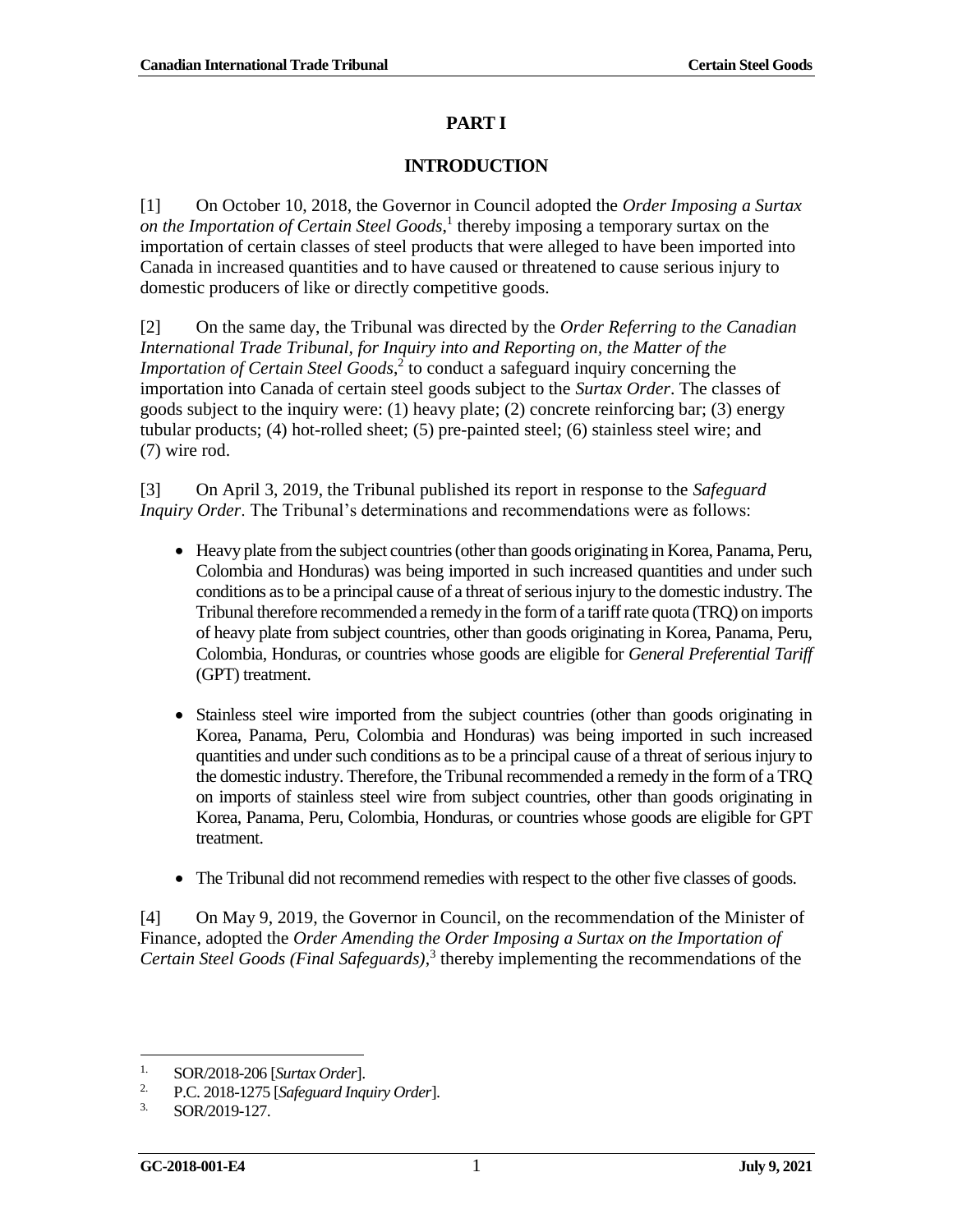Tribunal to impose final safeguard measures with respect to heavy plate and stainless steel wire. 4

[5] Also on May 9, 2019, the Tribunal was directed under the terms of the *Order Referring to the Canadian International Trade Tribunal, for Inquiry into and Reporting on, the Matter of the Exclusion of Certain Steel Goods from the Order Imposing a Surtax on the Importation of Certain Steel Goods<sup>5</sup>* to conduct periodic inquiries regarding exclusion requests concerning heavy plate and stainless steel wire products which are subject to the *Surtax Order*, with each inquiry set to commence six months after the Tribunal has submitted its report for the previous inquiry. Subject countries are all countries except the United States, Mexico, Chile, Israel, Korea, Colombia, Honduras, Panama, Peru and all countries benefitting from the GPT (as listed in Appendix B to the Tribunal's Notice of Commencement of Exclusions Inquiry).

[6] The present report of the Tribunal is in respect of the fourth inquiry conducted in response to the *Exclusions Inquiry Order*. The inquiry is the last to be conducted as the *Surtax Order* will cease to apply on October 24, 2021.

<sup>&</sup>lt;sup>4.</sup> The provisional measures regarding the other classes of goods expired on April 29, 2019.<br> $\frac{5}{2}$  B.C. 2019.0476 [Exclusions Inquiry Order]

<sup>5.</sup> P.C. 2019-0476 [*Exclusions Inquiry Order*].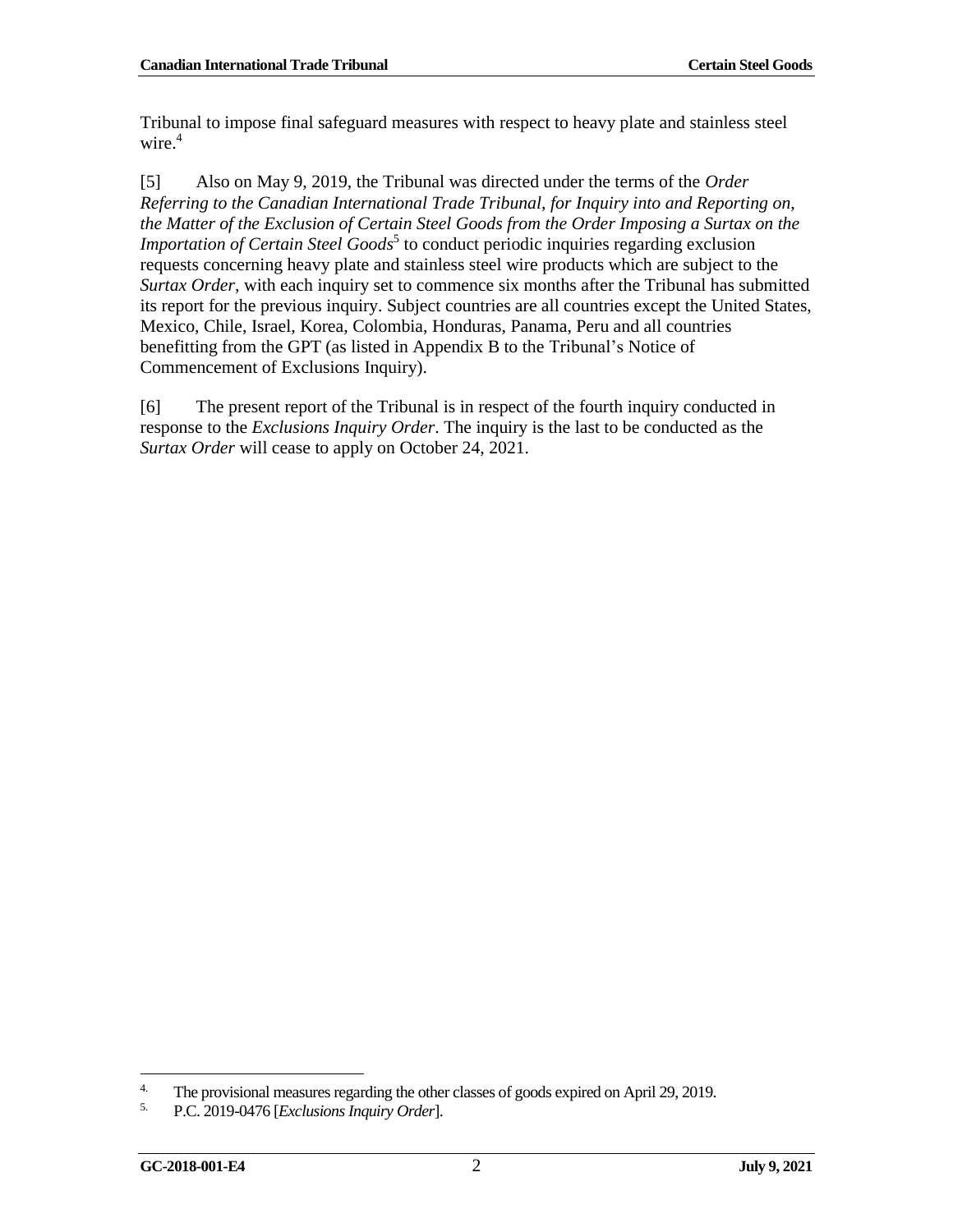### **LEGAL FRAMEWORK**

<span id="page-10-0"></span>[7] The purpose of this inquiry is to determine whether certain heavy plate and stainless steel wire products for which exclusion requests were submitted should be excluded from the safeguard measures imposed by the *Surtax Order*. The details of the legal framework under which the inquiry is conducted were described in the Tribunal's report in GC-2018-001-E1 and are adopted for the purposes of the current report.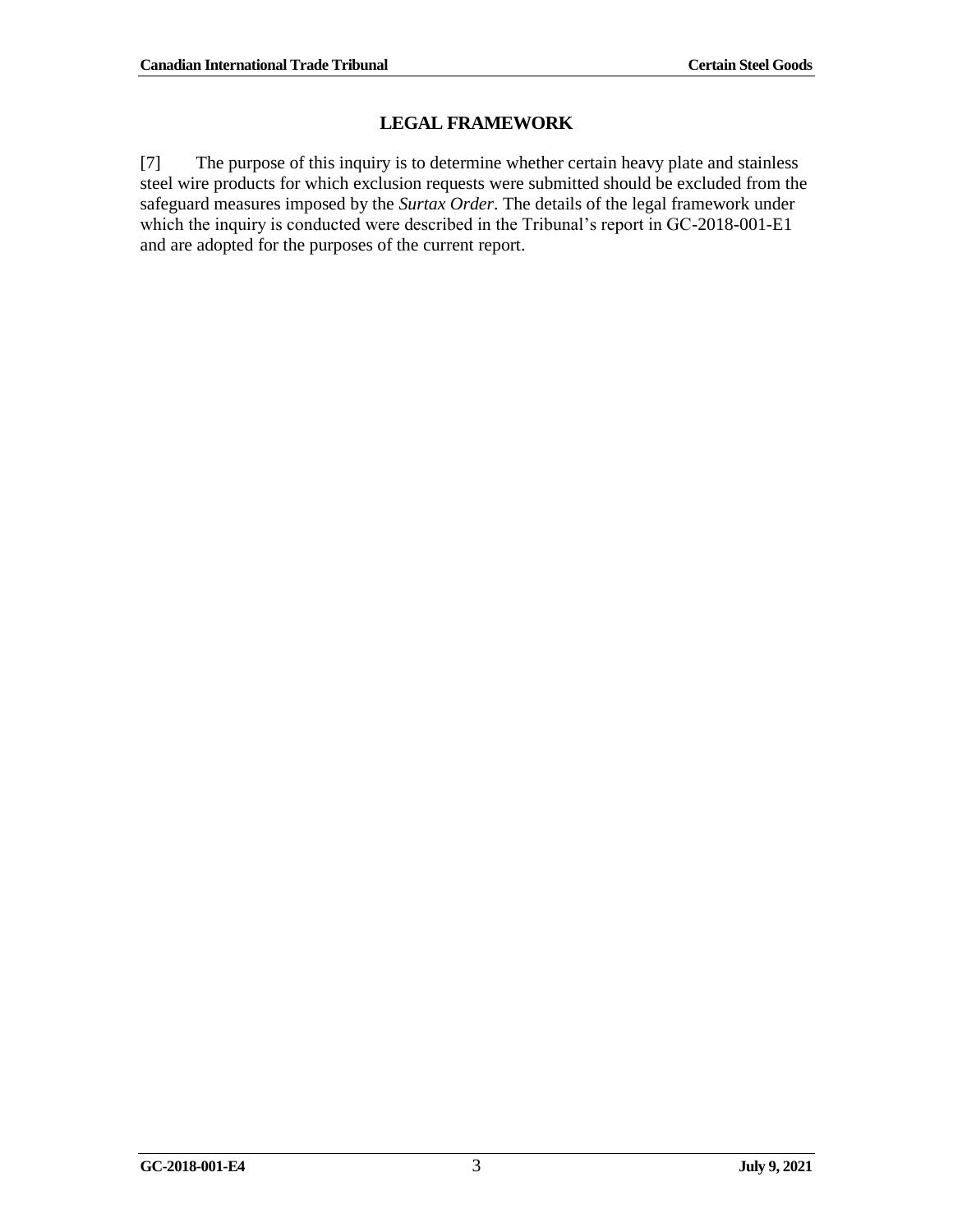#### **PART II**

#### **EXCLUSION REQUESTS AND RECOMMENDATIONS**

<span id="page-11-0"></span>[8] The Tribunal received a request for exclusion from one company in this inquiry. The request is briefly discussed below.

#### <span id="page-11-1"></span>**Heavy Plate**

[9] There were no requests regarding heavy plate. The Tribunal therefore does not recommend that any exclusions regarding heavy plate be granted.

#### <span id="page-11-2"></span>**Stainless Steel Wire**

[10] The *Surtax Order* defined "stainless steel wire" as follows:

Cold drawn and cold drawn and annealed, stainless steel round wire, up to 0.256 inches (6.50 mm) in maximum solid cross-sectional dimension; and cold drawn, and cold drawn and annealed, stainless steel cold-rolled profile wire, up to 0.031 square inches (0.787 sq. mm) in maximum solid cross-sectional area.

[11] An exclusion was implemented by the *Order Amending the Order Imposing a Surtax on the Importation of Certain Steel Goods (Exclusions)*<sup>6</sup> as a result of the Tribunal's recommendations in GC-2018-001-E1. Thus, the "stainless steel wire" class of goods excludes "439 copper-coated TiCu stainless steel wire in diameters of 0.030 inch to 0.187 inch."

#### Request by Industrial Process Products Ltd.

[12] Industrial Process Products Ltd. (IPP), an importer and end user of stainless steel wire, filed an exclusion request for type 304L/316L/321L stainless steel knitting wire in outside diameters of 0.011 inch (0.279 mm) and 0.006 inch (0.152 mm) packaged on new spools compatible with custom and proprietary high-speed knitting machines. IPP made a similar request in the previous exclusions proceeding,<sup>7</sup> which was denied.

[13] IPP explained that it uses this type of wire with its proprietary high-speed knitting machines as part of the manufacturing process for producing mesh pads that are used as filters to remove liquids from gas streams. $8$  It further explained that the quality of the wire and the spools is critical as the wire must be able to come off the spools at high speed and not break or snag during the knitting process.

[14] IPP submitted that it has, in the past, ordered this type of wire from Central Wire Industries Ltd. (CWI), the sole domestic producer of stainless steel wire, but that the product was unusable as it was not able to come off the spools fast enough without breaking. It added

 $\frac{6.}{7}$  SOR/2019-313.

<sup>7</sup>*. Certain Steel Goods* (10 November 2020), GC-2018-001-E3 (CITT) [GC-2018-001-E3].

<sup>8.</sup> Exhibit GC-2018-001-E4-05.01 at 3-4.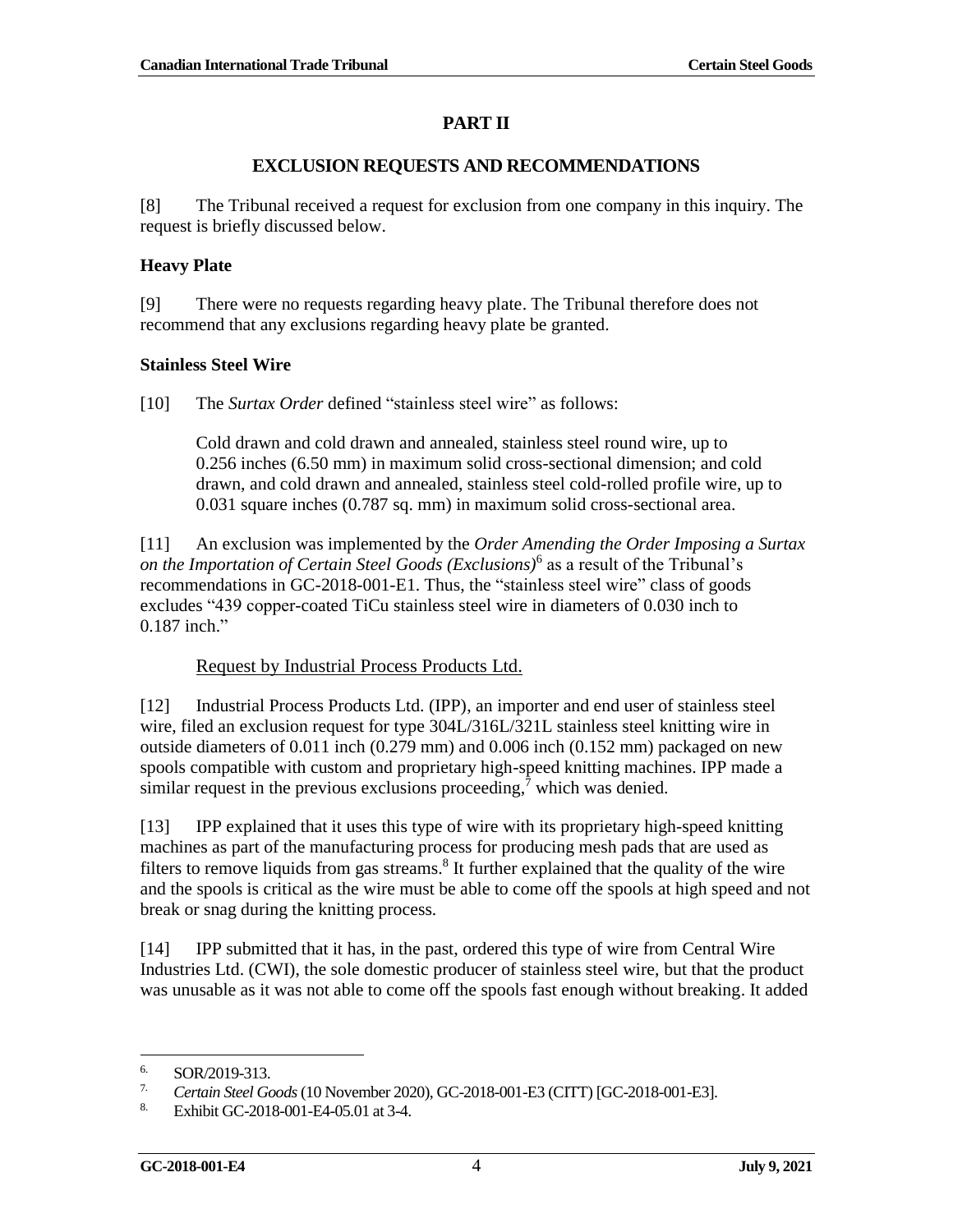that it was granted a similar exclusion by the Tribunal in 2004 in Inquiry No. NQ-2004-001.<sup>9</sup> It further asserted that CWI did not dispute the problems with the wire it had supplied to IPP in its response to the exclusion request in GC-2018-001-E3.

[15] IPP further submitted that CWI is its direct competitor, as it produces an equivalent mesh pad, and therefore cannot be relied upon as a source of a critical input product for IPP. IPP also submitted that CWI would not be injured by the exclusion as it only requires a very small proportion of CWI's total wire production output.

[16] In its response to IPP's request, CWI submitted that, given the pending expiry of the safeguard measures, it decided not to oppose IPP's request. However, it noted that, as found by the Tribunal in GC-2018-001-E3, it does produce type 304L/316L/321L stainless steel knitting wire in outside diameters of 0.011 inch (0.279 mm) and 0.006 inch (0.152 mm),  $^{10}$ and denied IPP's allegations regarding the quality of the wire it produces and its suitability for use in IPP's high-speed knitting machines.

[17] In reply to CWI's response, IPP reiterated that the wire it purchased from CWI in the past did not work with its machines, and that it should not be required to disclose to CWI the proprietary information that would enable CWI to produce wire that would work with IPP's machines, as it is now IPP's direct competitor in producing mesh pads. IPP noted that there are no other domestic sources of supply, and again argued that CWI would not be injured by the exclusion as IPP's annual procurement of wire is a fraction of CWI's annual production.

[18] Given the reasons for the request and the domestic industry's response, the Tribunal recommends that IPP's exclusion request be granted.

 $\overline{a}$ 9. *Certain Stainless Steel Wire* (30 July 2004), NQ-2004-001 (CITT). In this injury inquiry conducted pursuant to section 42 of the *Special Import Measures Act*, the Tribunal found that the dumping of certain stainless steel wire from Korea, Switzerland and the United States, and the subsidizing of the same product from India caused injury to the domestic industry. However, the Tribunal excluded a number of products from its injury findings, including stainless steel wire in diameters of 0.032 inch (0.813 mm) and smaller (i.e. stainless steel fine wire), which encompassed the products covered by IPP's request in that inquiry, which are identical to the products covered by its request in the present proceedings.

<sup>10.</sup> GC-2018-001-E3 at para. 21.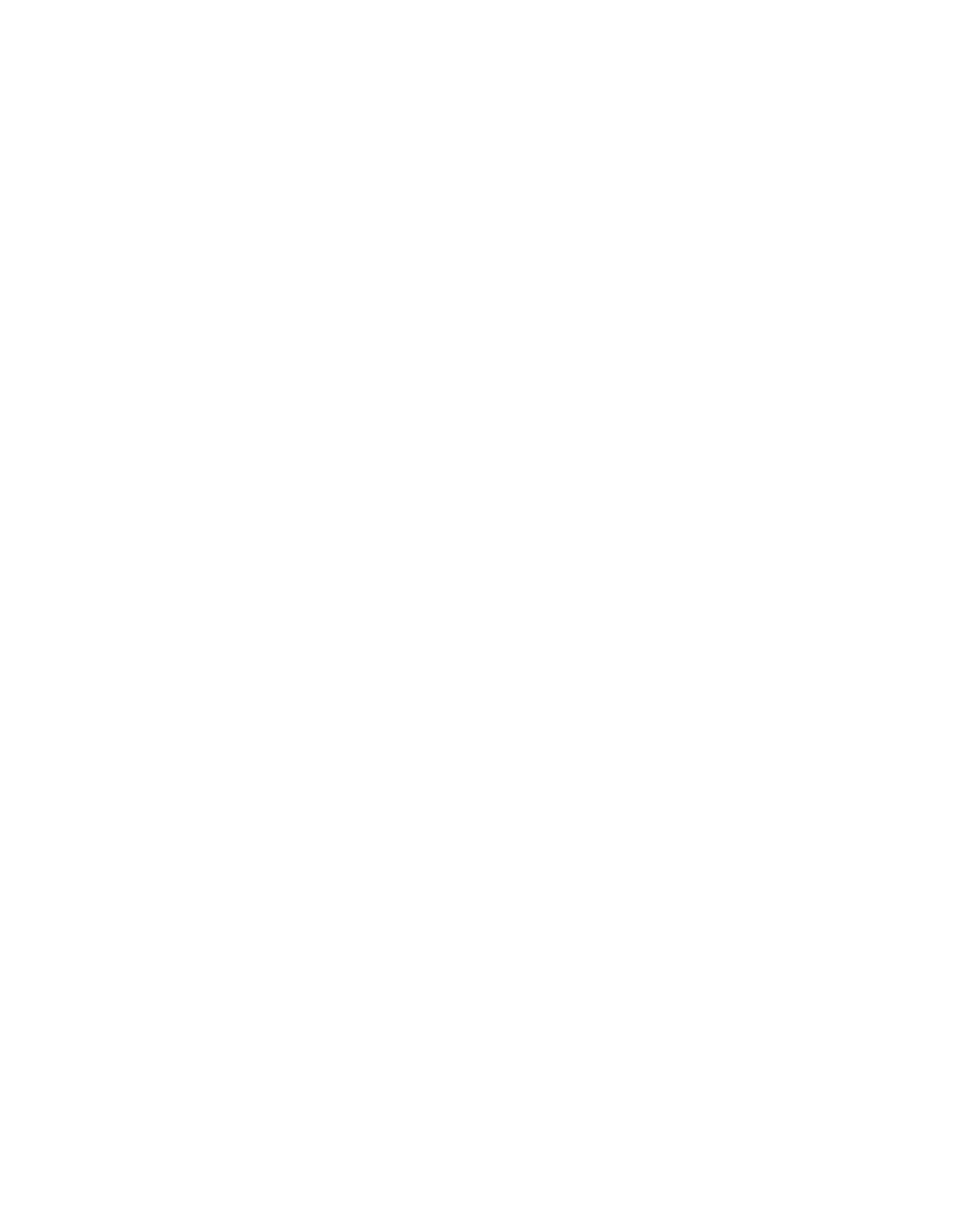### **APPENDIX I**

## **LIST OF PARTICIPANTS**

<span id="page-14-0"></span>

| <b>Domestic Producers</b>                  | <b>Counsel/Representatives</b>                                                            |
|--------------------------------------------|-------------------------------------------------------------------------------------------|
| Algoma Steel Inc.                          | Benjamin P. Bedard<br><b>Linden Dales</b><br>Greg Landry<br>Kahina Haroune                |
| Central Wire Industries Ltd.               | Benjamin P. Bedard<br>Paul Conlin<br><b>Shannon McSheffrey</b><br>Greg Landry<br>Angel Li |
| <b>SSAB</b> Central Inc.                   | Alison FitzGerald<br>Erika Woolgar                                                        |
| <b>Importers/Exporters/Others</b>          | <b>Counsel/Representatives</b>                                                            |
| Industrial Process Products Ltd.           | <b>Rodney Bratton</b>                                                                     |
| Embassy of Brazil in Ottawa                | Felipe Alexandre Gomes Sequeiros<br>Sergio Podgornik Abramovici                           |
| Ministry of Foreign Affairs of Brazil      |                                                                                           |
| Delegation of the European Union to Canada | <b>Maud Labat</b>                                                                         |
| <b>United Steelworkers</b>                 | Craig Logie<br>Christopher Somerville                                                     |